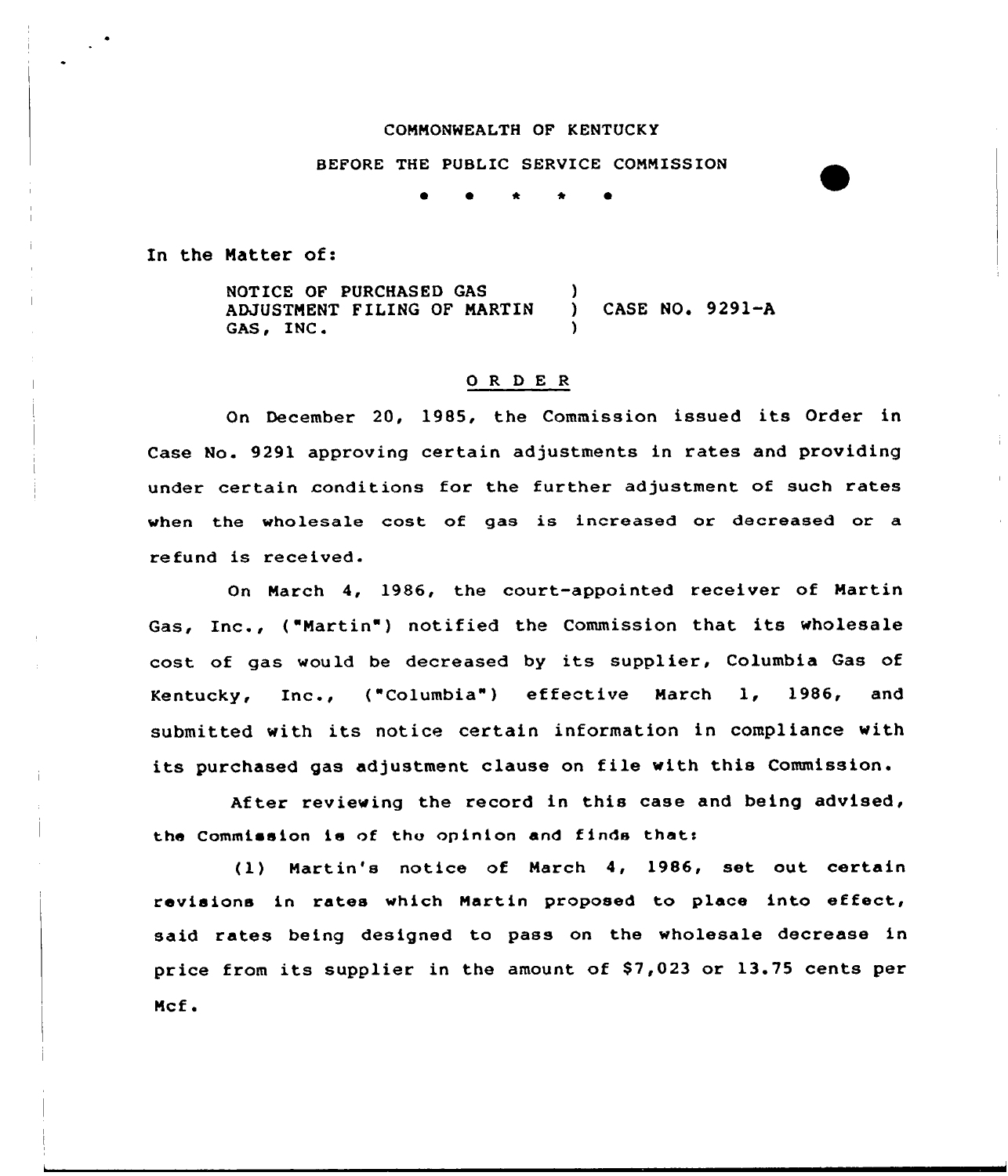(2) Nartin's wholesale cost of gas was decreased by Columbia effective Narch 1, 1986.

(3) Martin's adjustment in rates under the purchased gas adjustment provisions approved by the Commission in its Order in Case No. 9291 dated December 20, 1985, is fair, just and reasonable and in the public interest and should be effective with gas supplied on and after March 1, 1986.

(4) Martin should submit copies of each gas purchase contract and all other agreements, options or similar such documents, and all amendments and modifications thereof related to the procurement of gas supply. Any changes in the documents, including price escalations or any new agreements entered into after the initial submission, should be submitted at the time they are entered into. Where gas is purchased from utility-owned or controlled sources, or the contract contains a price escalation clause, those facts should be noted and Martin should explain and justify them in writing.

IT IS THEREFORE ORDERED that:

(1) The rates in the Appendix to this Order be and they hereby are authorized effective with gas supplied on and after Narch 1, 1986.

(2) Within 30 days of the date of this Order Martin shall file with this Commission its revised tariffs setting out the rates authorized herein.

 $-2-$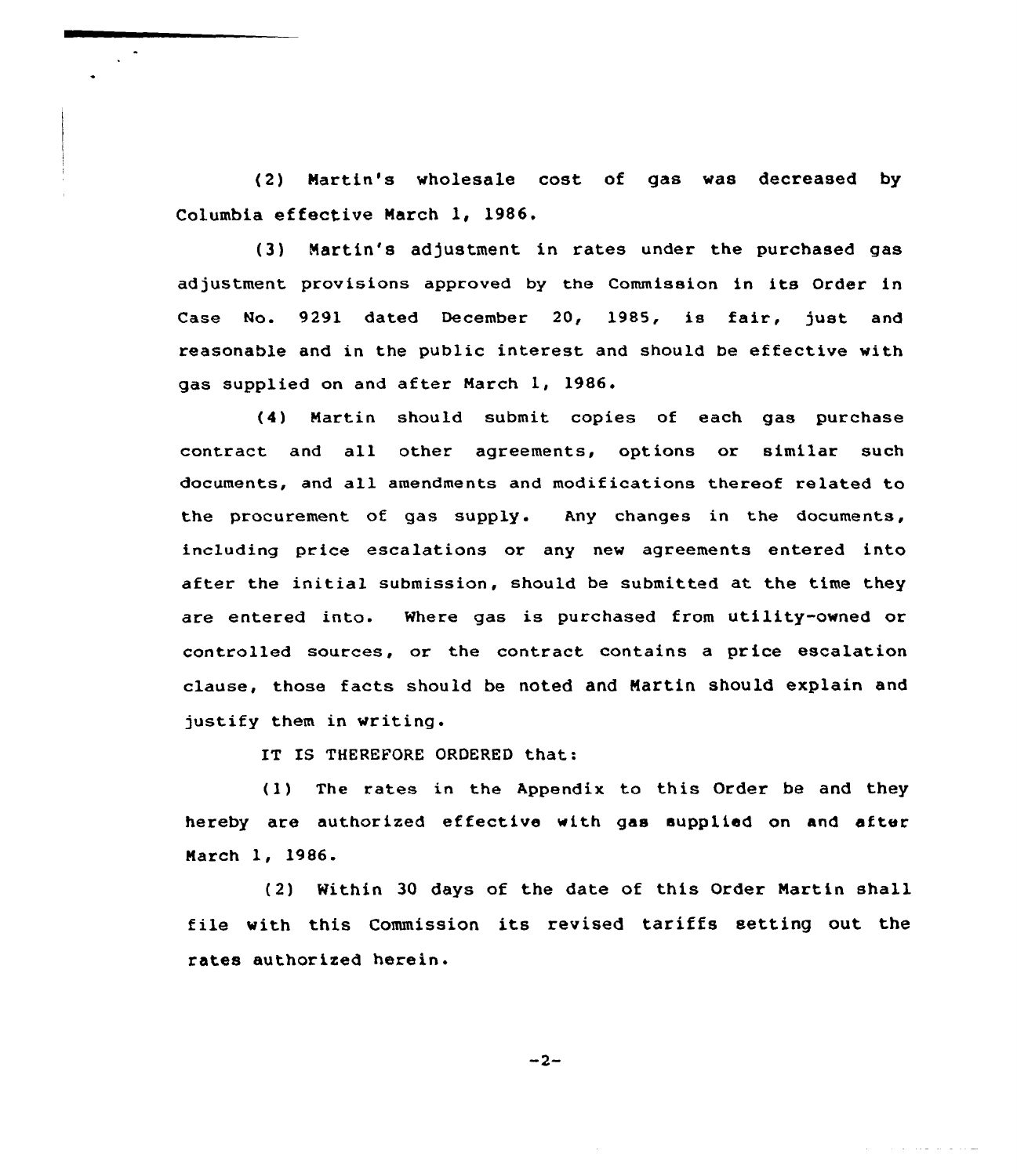(3) Within 20 days of the date of this Order, Hartin 8hall supply the contract information requested herein and comply with all provisions of that request.

> Done at Frankfort, Kentucky, this 14th day of March, 1986. PUBLIC SERVICE CONMISS ION

leman Chairman

Vice Chairman <del>VII</del><br>Since *MWilliamin*,

ATTEST:

**Secretary**